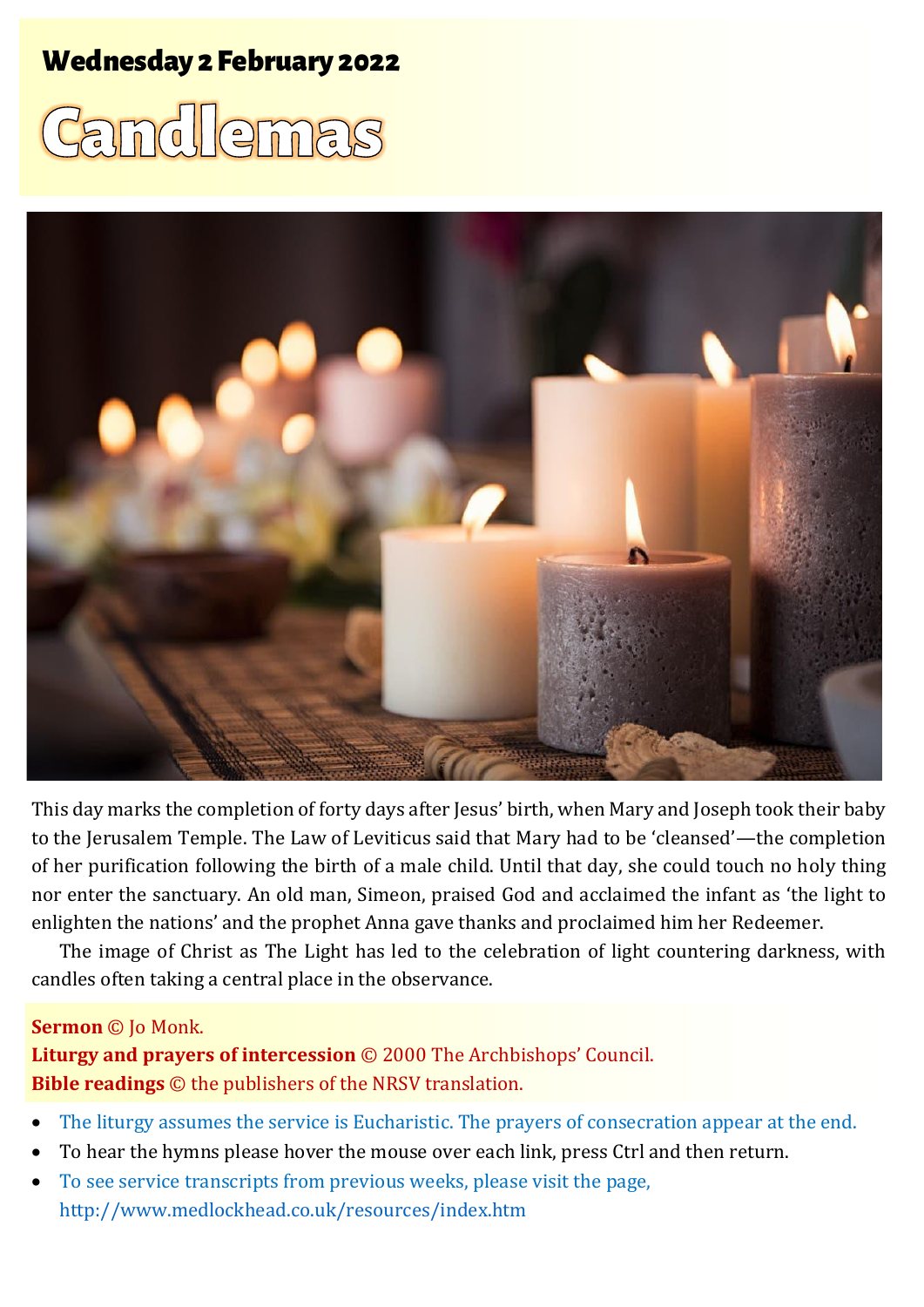#### **Introduction and welcome**

HYMN 1 **[Longing for light](https://youtu.be/ZJq3bhdgQoc)** (please click on this link to hear the hymn)

#### **The Welcome**

In the name of the Father, and of the Son, and of the Holy Spirit

All **Amen.**

The Lord be with you

#### All **And also with you.**

Dear friends, forty days ago we celebrated the birth of our Lord Jesus Christ. Now we recall the day on which he was presented in the Temple, when he was offered to the Father and shown to his people.

As a sign of his coming among us, his mother was purified, as we now come to him for cleansing. In their old age Simeon and Anna recognised him as their Lord, as we today sing of his glory. In this Eucharist, we celebrate both the joy of his coming and his searching judgement, looking back to the day of his birth and forward to the coming days of his passion.

Prayers of Penitence occur later in the service.

#### **The Collect for Candlemas**

Almighty and ever-living God, clothed in majesty, whose beloved Son was this day presented in the Temple, in substance of our flesh: grant that we may be presented to you with pure and clean hearts, by your Son Jesus Christ our Lord, who is alive and reigns with you, in the unity of the Holy Spirit, one God, now and for ever.

All **Amen.**

#### **The Gloria**

This Gloria is sung to the tune of 'Cwm Rhondda'. Click **[here](about:blank)** for the tune.

All **Glory be to God in Heaven, Songs of joy and peace we bring,**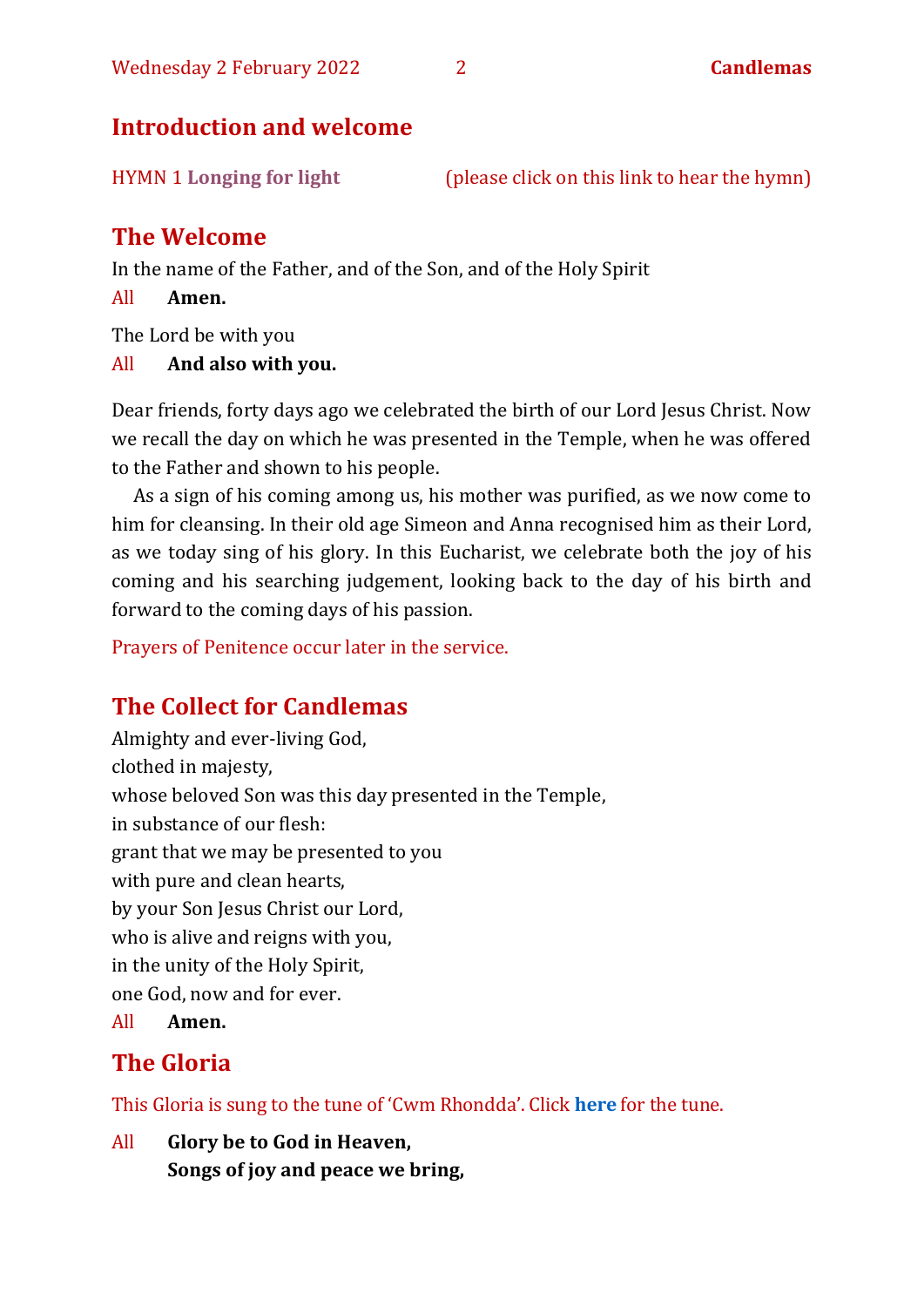**Thankful hearts and voices raising, To creation's Lord we sing. Lord we thank you, Lord we praise you, Glory be to God our King: Glory be to God our King.**

**Lamb of God, who on our shoulders, Bore the load of this world's sin; Only Son of God the Father, You have brought us peace within. Lord, have mercy, Christ have mercy, Now your glorious reign begin: Now your glorious reign begin.**

**You O Son of God are Holy, You we praise with one accord. None in heav'n or earth is like you, Only you are Christ the Lord. With the Father and the Spirit, Ever worshipped and adored: Ever worshipped and adored.**

#### **First reading**

A reading from the Book of the Prophet Malachi

See, I am sending my messenger to prepare the way before me, and the Lord whom you seek will suddenly come to his temple. The messenger of the covenant in whom you delight—indeed, he is coming, says the Lord of hosts. But who can endure the day of his coming, and who can stand when he appears?

For he is like a refiner's fire and like fullers' soap; he will sit as a refiner and purifier of silver, and he will purify the descendants of Levi and refine them like gold and silver, until they present offerings to the Lord in righteousness. Then the offering of Judah and Jerusalem will be pleasing to the Lord as in the days of old and as in former years. Then I will draw near to you for judgement; I will be swift to bear witness against the sorcerers, against the adulterers, against those who swear falsely, against those who oppress the hired workers in their wages, the widow and the orphan, against those who thrust aside the alien, and do not fear me, says the Lord of hosts. *Malachi 3:1–5*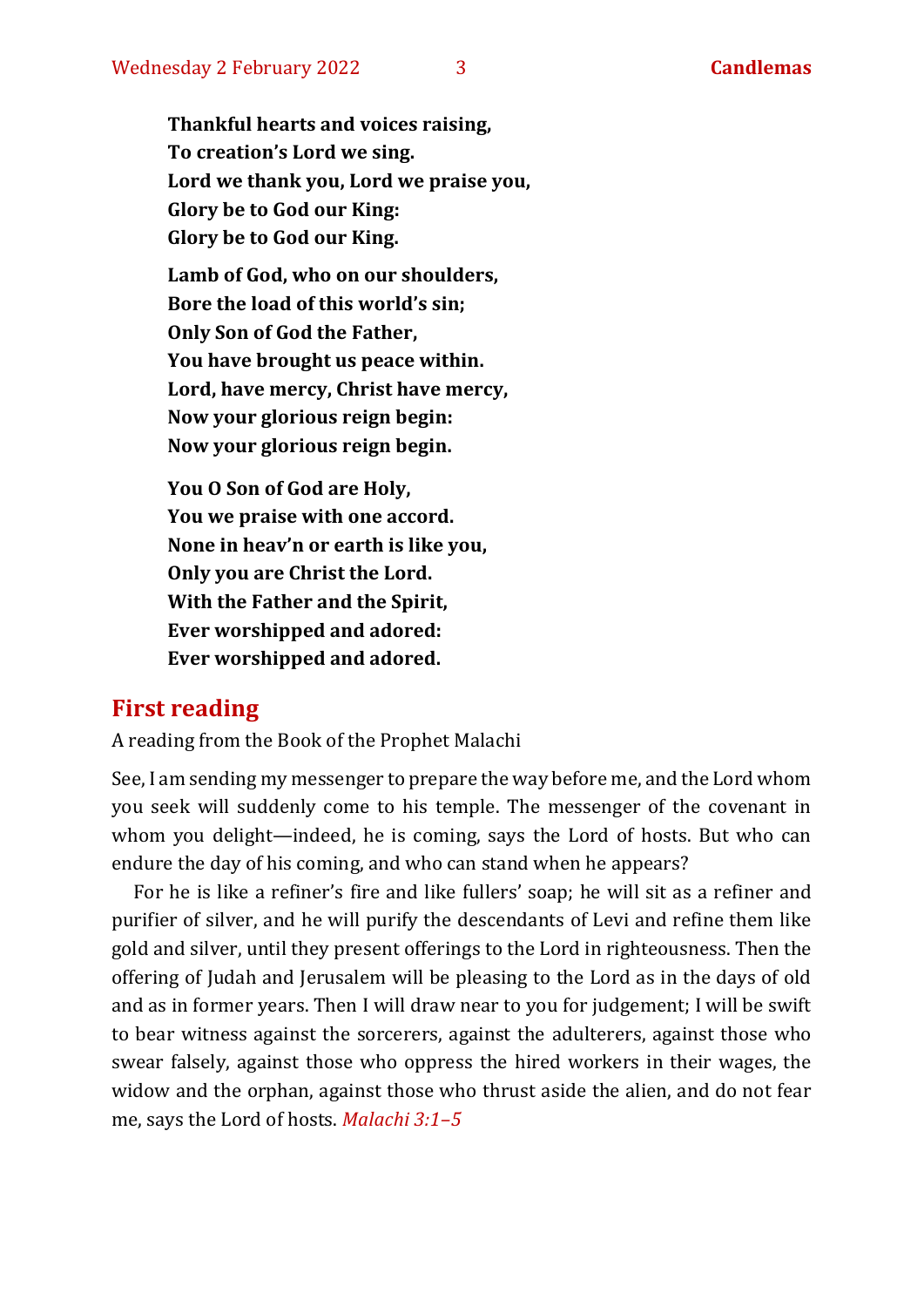This is the Word of the Lord

All **Thanks be to God.**

#### **Second reading**

A reading from the Letter to the Hebrews

Since, therefore, the children share flesh and blood, Jesus himself likewise shared the same things, so that through death he might destroy the one who has the power of death, that is, the devil, and free those who all their lives were held in slavery by the fear of death. For it is clear that he did not come to help angels, but the descendants of Abraham. Therefore he had to become like his brothers and sisters in every respect, so that he might be a merciful and faithful high priest in the service of God, to make a sacrifice of atonement for the sins of the people. Because he himself was tested by what he suffered, he is able to help those who are being tested. *Hebrews 2:14–18*

This is the Word of the Lord

All **Thanks be to God.**

HYMN 2 **[The Lord is my light](https://www.youtube.com/watch?v=r64gcGMNhDE)** (Taize) (please click on this link to hear the hymn)

## **Gospel reading**

Hear the Gospel of our Lord Jesus Christ according to Luke

#### All **Glory to you O Lord.**

When the time came for their purification according to the law of Moses, Mary and Joseph brought Jesus up to Jerusalem to present him to the Lord (as it is written in the law of the Lord, 'Every firstborn male shall be designated as holy to the Lord"), and they offered a sacrifice according to what is stated in the law of the Lord, "a pair of turtledoves or two young pigeons.'

Now there was a man in Jerusalem whose name was Simeon; this man was righteous and devout, looking forward to the consolation of Israel, and the Holy Spirit rested on him. It had been revealed to him by the Holy Spirit that he would not see death before he had seen the Lord's Messiah. Guided by the Spirit, Simeon came into the temple; and when the parents brought in the child Jesus, to do for him what was customary under the law, Simeon took him in his arms and praised God, saying, 'Master, now you are dismissing your servant in peace, according to your word; for my eyes have seen your salvation, which you have prepared in the presence of all peoples, a light for revelation to the Gentiles and for glory to your people Israel.'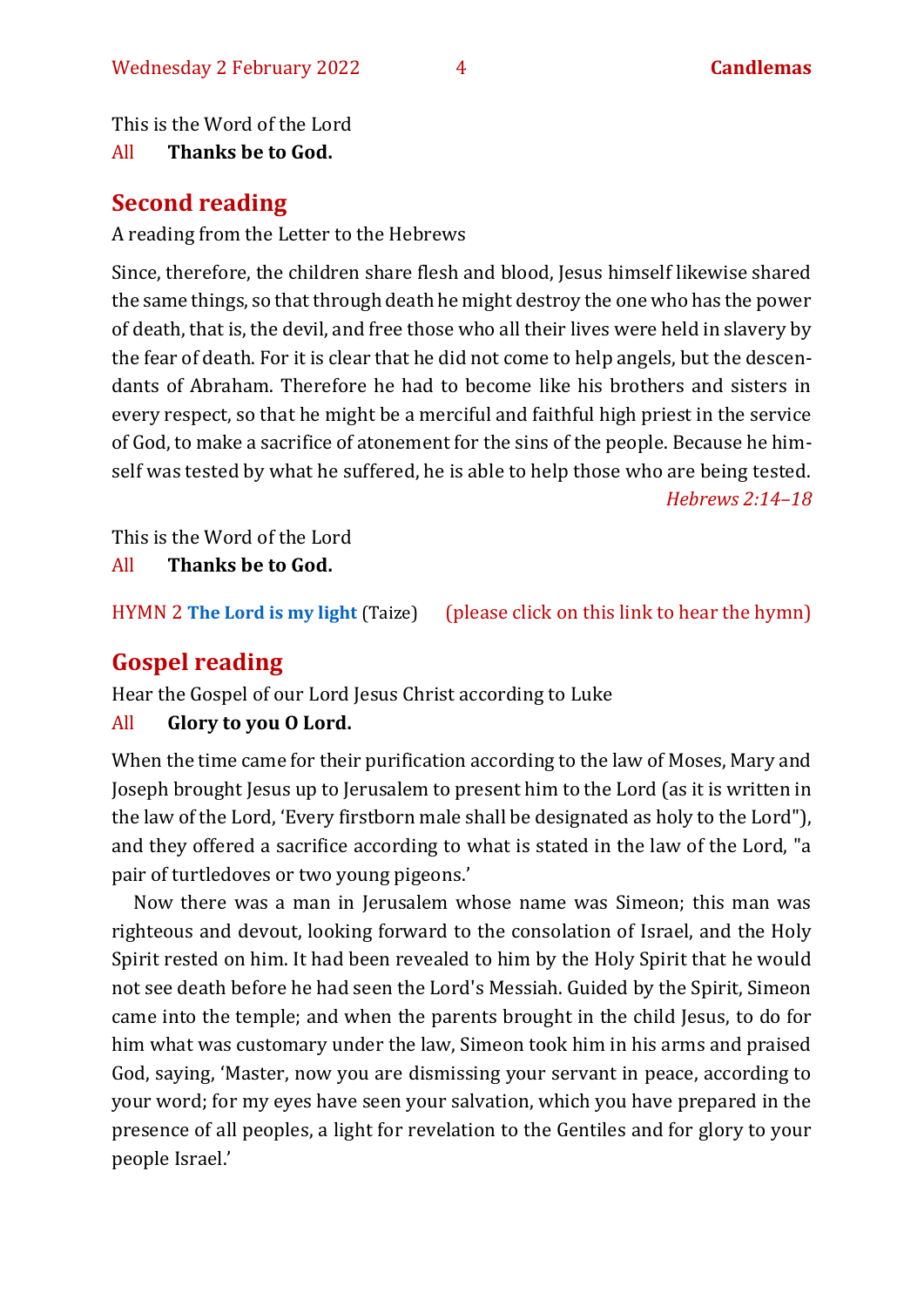The child's father and mother were amazed at what was being said about him. Then Simeon blessed them and said to his mother Mary, 'This child is destined for the falling and the rising of many in Israel, and to be a sign that will be opposed so that the inner thoughts of many will be revealed—and a sword will pierce your own soul too.'

There was also a prophet, Anna the daughter of Phanuel, of the tribe of Asher. She was of a great age, having lived with her husband seven years after her marriage, then as a widow to the age of eighty-four. She never left the temple but worshiped there with fasting and prayer night and day. At that moment she came, and began to praise God and to speak about the child to all who were looking for the redemption of Jerusalem.

When they had finished everything required by the law of the Lord, they returned to Galilee, to their own town of Nazareth. The child grew and became strong, filled with wisdom; and the favour of God was upon him. *Luke 2:22–40*

This is the Gospel of the Lord

All **Praise to you O Christ.** 

#### **Sermon**

Traditionally, Candlemas was the day when people took their year's supply of candles to church to be blessed. It falls on 2 February, which is exactly midway between the shortest day of the year and the longest: midsummer and midwinter, so it also a celebration of the returning of the light.

At Candlemas we celebrate the Presentation of Christ at the Temple. The Jewish tradition was that the first-born son would be presented to God at the Temple in Jerusalem 40 days after birth. Mary and Joseph took Jesus to be presented and met two elderly people, Simeon and Anna, who had been waiting for the Messiah to come and who recognised Jesus as the one they were waiting for. Simeon took the child in his arms and the words attributed to him are some of the most beautiful in the New Testament:

Lord, now lettest thou thy servant depart in peace **:** according to thy word. For mine eyes have seen**:** thy salvation; Which thou hast prepared**:** before the face of all people; To be a light to lighten the Gentiles**:** and to be the glory of thy people Israel.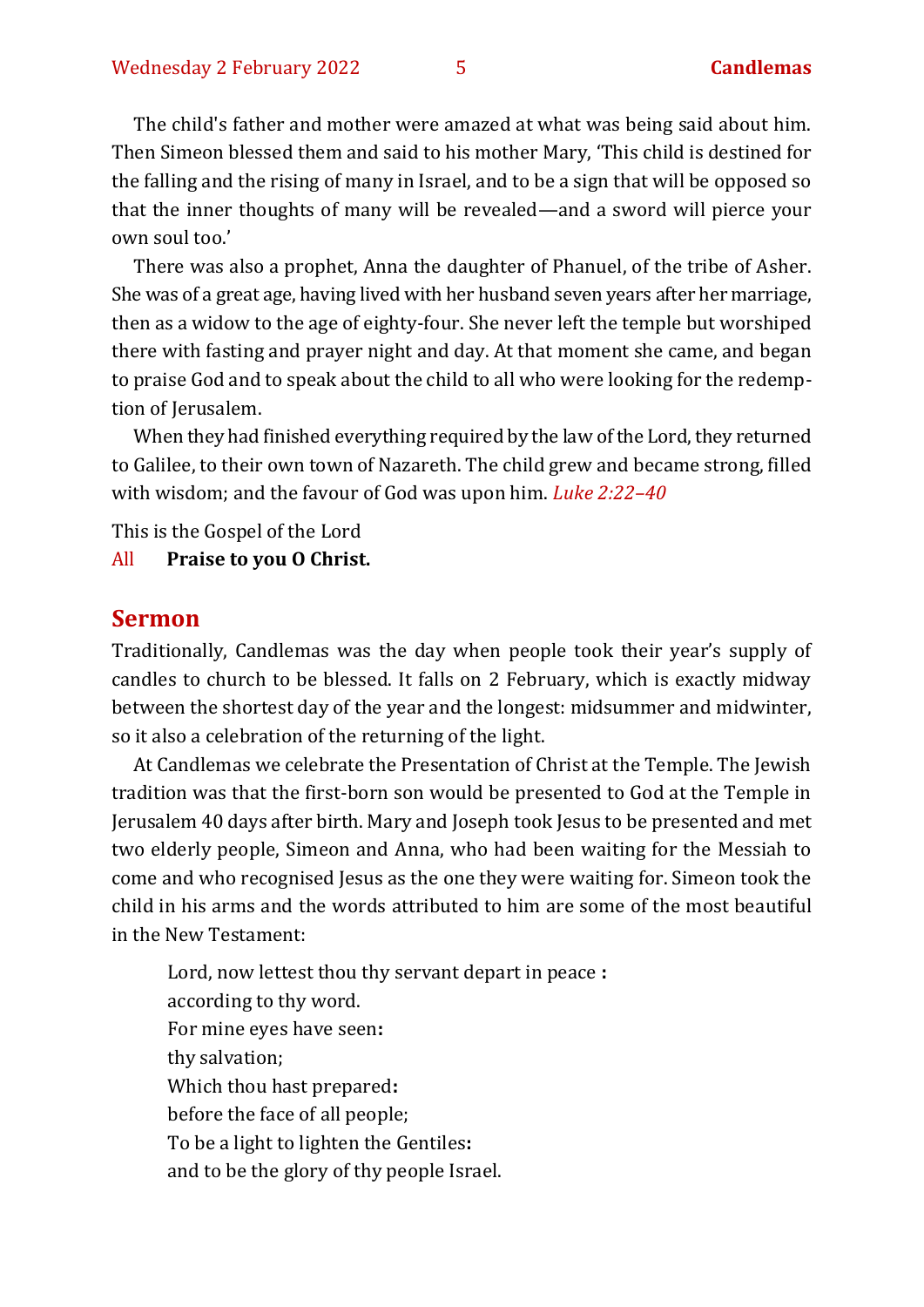Simeon recognised Jesus as the Light of the World and it is this aspect of God's nature that I want to look at today.

Where there is light, darkness flees: light one tiny candle in a large dark room, and that spot of light banishes the darkness wherever it touches it. '*The light shines in the darkness,* and the darkness has not overcome it' (John 1:5).

I heard of a church once that did not have electric light. Each member of the congregation brought their own candle on winter evenings and their candles lit up the church wherever they were sitting. If a member was absent, their little place in the church remained dark.

Each one of us bears the light of the Holy Spirit: if we don't let our bit of light shine, the place in the world that we occupy will remain dark. Nobody's light is too small or trivial to contribute to the whole: we are one body, and we all need each other.

Sometimes we may find it hard to shine. Life can be difficult and we sometimes feel low and unmotivated. At those times, we need to rely on one another to keep the light shining and we know that God will be gentle with us at those times. As Isaiah says (Is. 42:3), 'A bruised reed he will not break, and a smouldering wick he will not snuff out'. Jesus knew what it was to be human and he will not leave us to struggle alone when life is hard.

Not all of us shine in the same way: 'There are different kinds of gifts, but the same Spirit. There are different kinds of service, but the same Lord. ... All these are the work of one and the same Spirit, and he gives them to each one, just as he determines' (1 Corinthians 12).

If your way of shining is to preach then preach. If your way of shining is to serve the tea and coffee, get serving! If your way of shining is to encourage others in their efforts, get encouraging! If you are housebound and your way of shining is to pray alone in your room, get praying!

We all have a unique light and all of those lights need to shine if God's kingdom is to come on earth as in heaven.

All this is beautifully expressed in the final verses of a poem by Leith Fisher, so I'll finish with that:

Light of the world. We hear this Jesus say, I bring the light of hope and love and peace; I call my friends to be my light today to wait and serve and see the light increase. Light of the world. Radiance of truth and love, come, word made flesh, and make our hearts your home. Come, Spirit come, come fire, come gentle dove, to us, to all the world, come, quickly come.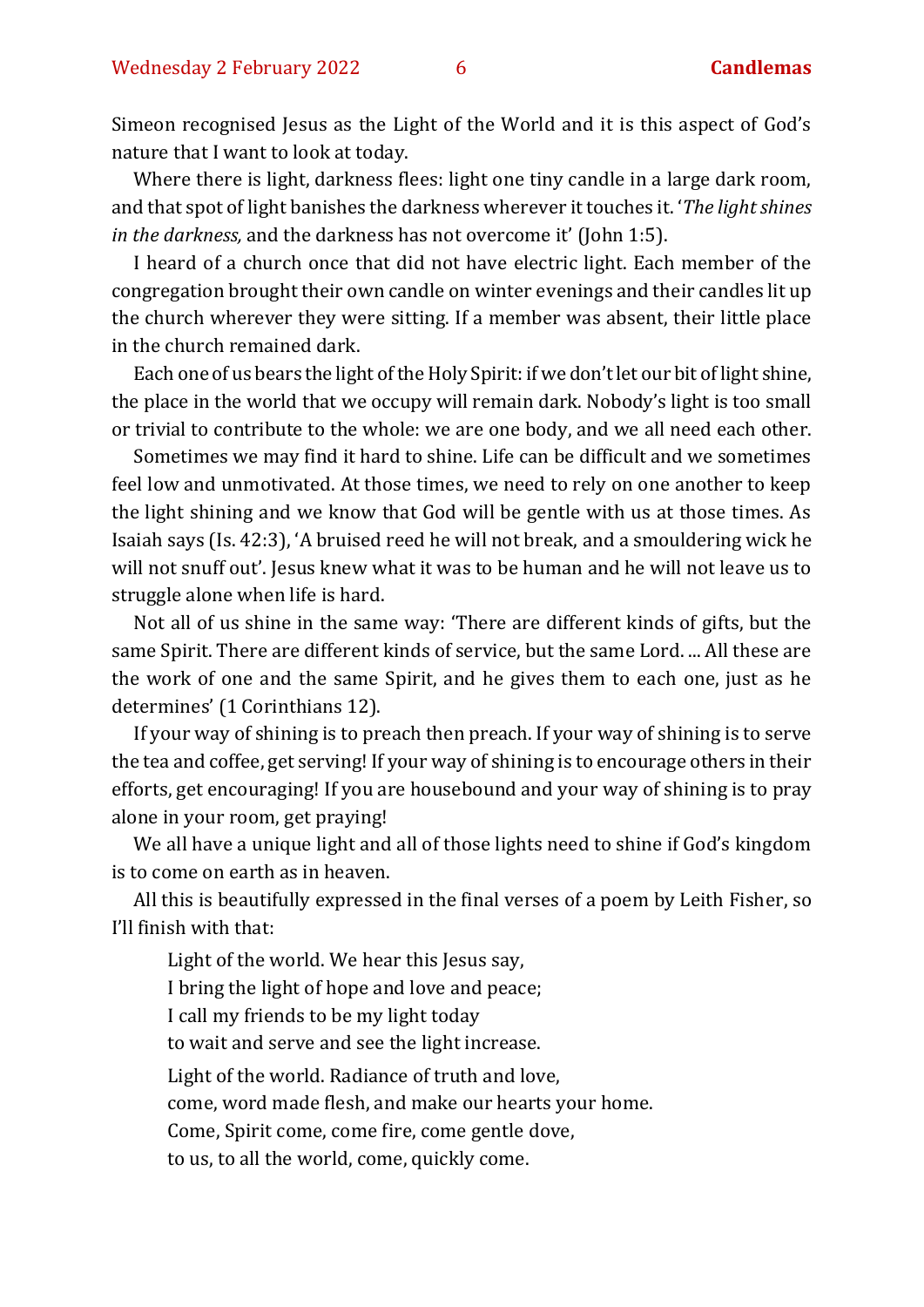## **The Creed**

Do you believe and trust in God the Father, the source of all being and life, the one for whom we exist?

#### All **We believe and trust in him.**

Do you believe and trust in God the Son, who took our human nature, died for us and rose again?

#### All **We believe and trust in him.**

Do you believe and trust in God the Holy Spirit, who gives life to the people of God and makes Christ known in the world?

#### All **We believe and trust in him.**

This is the faith of the Church.

All **This is our faith. We believe and trust in one God, Father, Son and Holy Spirit. Amen.**

## **Prayers of intercession**

Let us pray to the Father through Christ who is our light and life. Father, your Christ is acclaimed as the glory of Israel: look in mercy on your Church, sharing his light. Lord, have mercy.

#### All **Christ, have mercy.**

Father, your Christ in his temple brings judgement on the world: look in mercy on the nations, who long for his justice. Lord, have mercy.

#### All **Christ, have mercy.**

Father, your Christ, who was rich, for our sakes became poor: look in mercy on the needy, suffering with him. Lord, have mercy.

#### All **Christ, have mercy.**

Father, your Christ is the one in whom faithful servants find their peace: look in mercy on the departed, that they may see your salvation. Lord, have mercy.

#### All **Christ, have mercy.**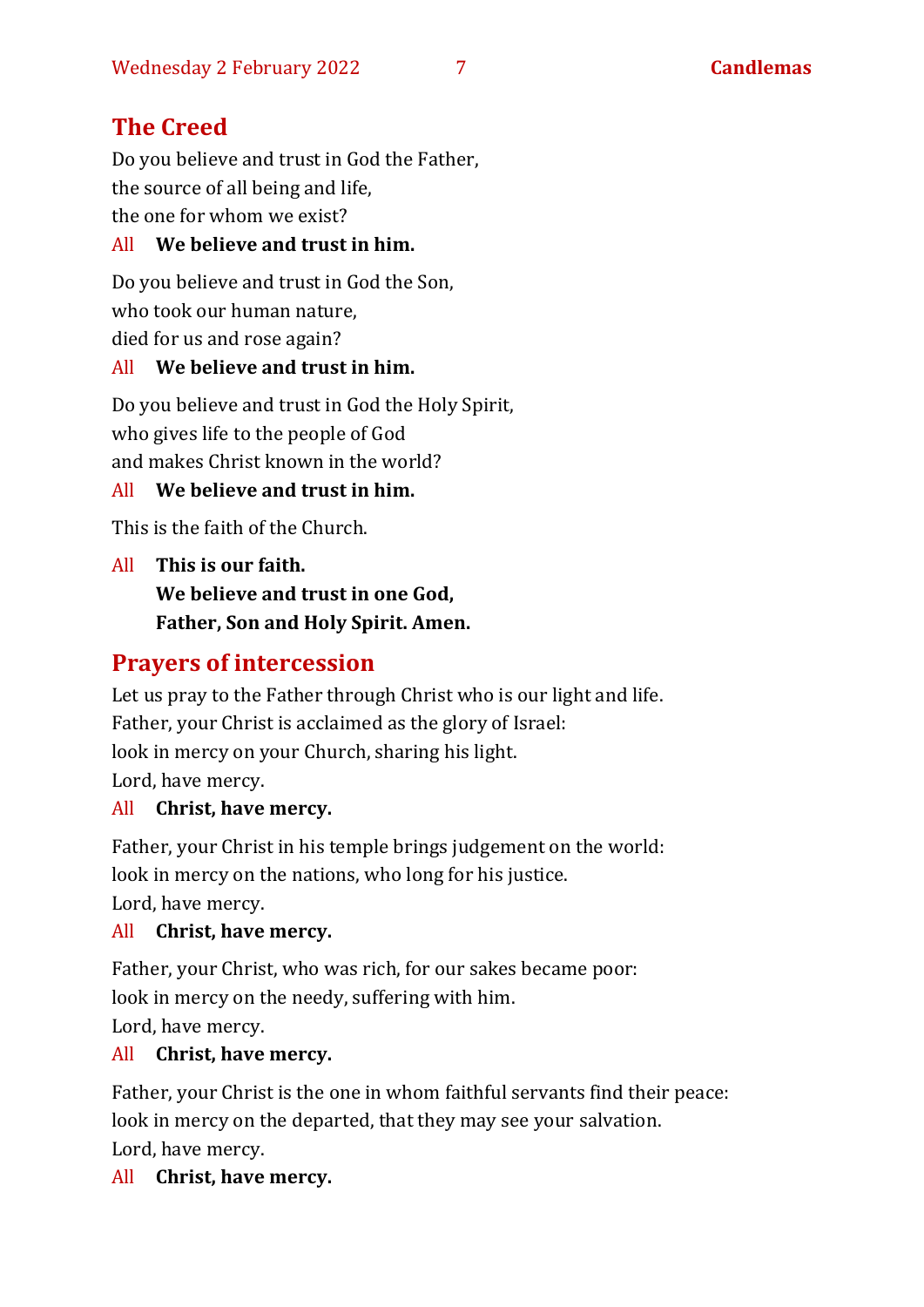Father, your Christ is revealed as the one destined to be rejected: look in mercy on us who now turn towards his passion. Lord, have mercy.

#### All **Christ, have mercy.**

Lord God, you kept faith with Simeon and Anna, and showed them the infant King. Give us grace to put all our trust in your promises, and the patience to wait for their fulfilment; through Jesus Christ our Lord.

All **Christ, have mercy.**

Merciful Father,

All **accept these prayers for the sake of your Son, our Saviour Jesus Christ. Amen.**

## **The penitence**

Hear the words of our Saviour Jesus Christ: 'I am the light of the world. Whoever follows me shall never walk in darkness but shall have the light of life.' Let us therefore bring our sins into his light and confess them in penitence and faith. *Cf. John 8:12*

All **Father eternal, giver of light and grace, we have sinned against you and against our neighbour, in what we have thought, in what we have said and done, through ignorance, through weakness, through our own deliberate fault. We have wounded your love, and marred your image in us. We are sorry and ashamed, and repent of all our sins. For the sake of your Son Jesus Christ, who died for us, forgive us all that is past; and lead us out from darkness to walk as children of light. Amen.**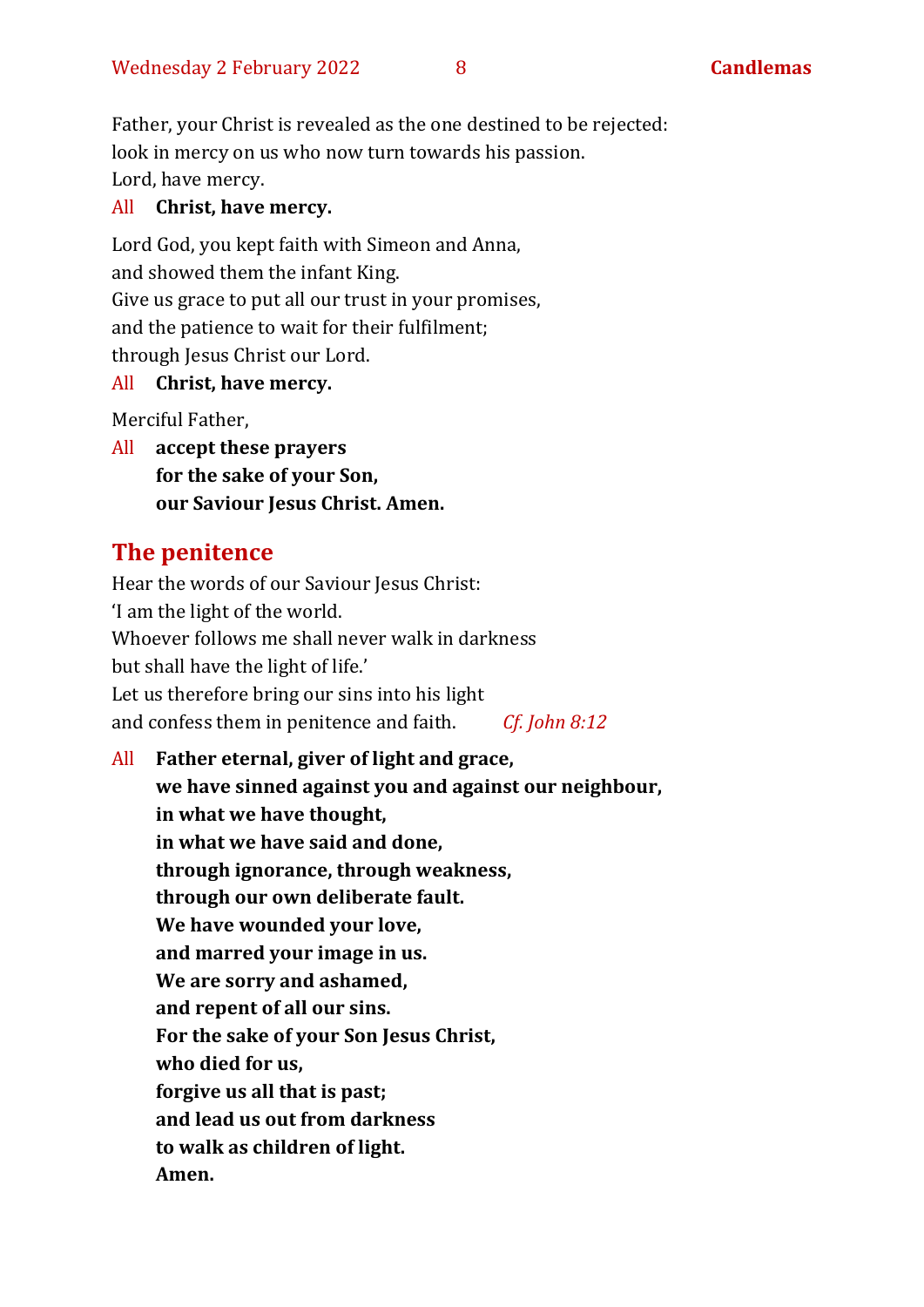Almighty God, who forgives all who truly repent, have mercy upon you, pardon and deliver you from all your sins, confirm and strengthen you in all goodness, and keep you in life eternal; through Jesus Christ our Lord. All **Amen.**

## **The peace**

In the tender mercy of our God, the dayspring from on high has broken upon us, to give light to those who dwell in darkness and the shadow of death, and to guide our feet into the way of peace. The peace of the Lord be always with you,

All **And also with you.**

HYMN 3 **Jesus [bids us shine](https://www.youtube.com/watch?v=DJwsRCBTd0g)** (please click on this link to hear the hymn) **[Angel voices ever singing](https://www.youtube.com/watch?v=nig-VqlyGzA)** (please click on this link to hear the hymn)

The liturgy of the Communion Service appears below.

## The Dismissal

Keep your eyes fixed on Jesus, who was wounded for our sins, that you may bear in your life the love and joy and peace which are the marks of Jesus in his disciples; and the blessing of God the Almighty: Father, Son, and Holy Spirit, be with you now and remain with you always. All **Amen.**

HYMN 4 **[Shine, Jesus, shine](https://youtu.be/7OIwSQmyCg4)** (please click on this link to hear the hymn)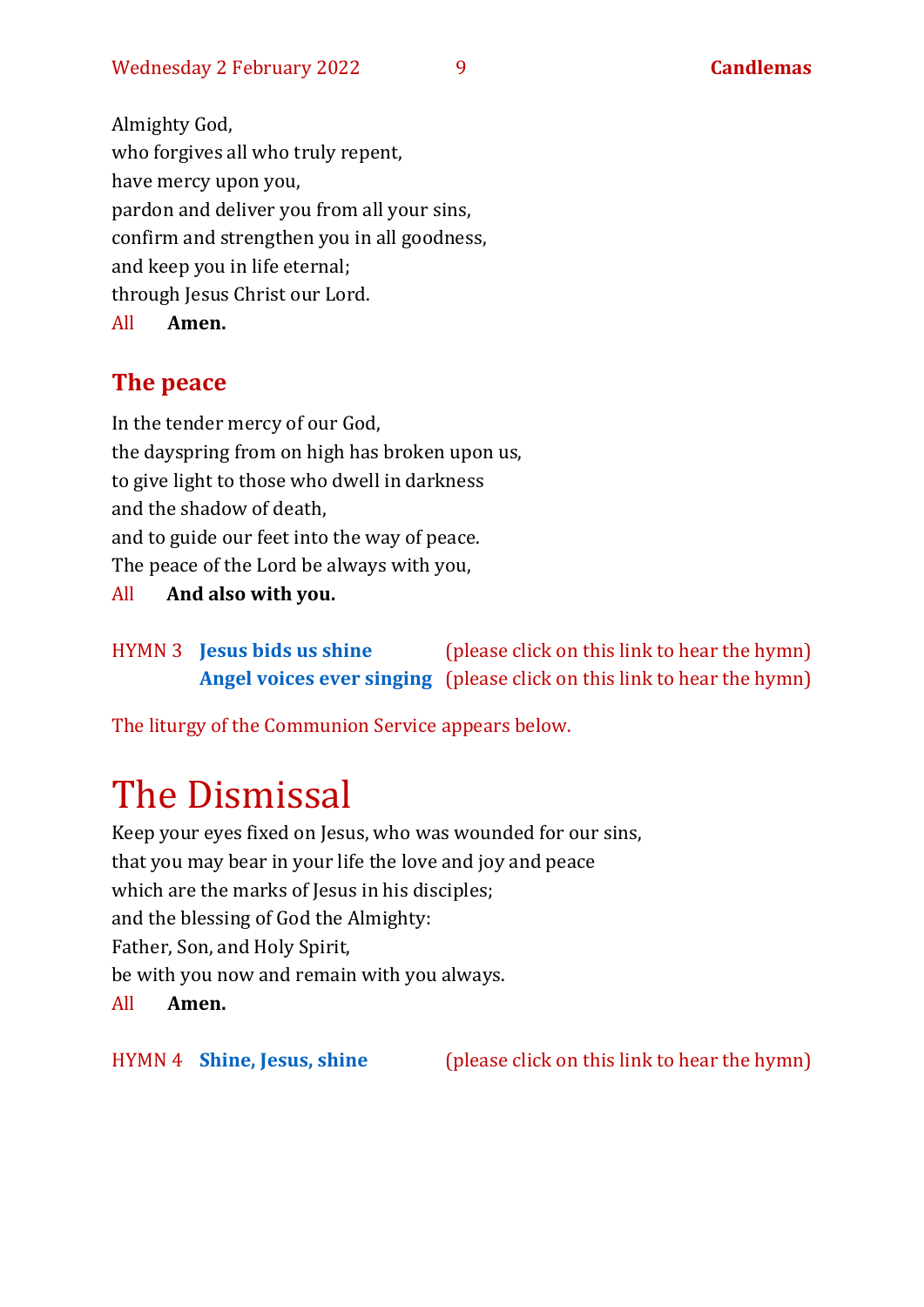## **The Candlemas Procession** Candles are lit

Lord God, the springing source of everlasting light, pour into the hearts of your faithful people the brilliance of your eternal splendour, that we, who by these kindling flames light up this temple to your glory, may have the darkness of our souls dispelled, and so be counted worthy to stand before you in that eternal city where you live and reign, Father, Son and Holy Spirit, one God, now and for ever.

All **Amen.**

## **Nunc dimittis**

All process to the font and sing the Nunc dimittis as they process.

All **A light to lighten the nations and the glory of your people Israel.**

Now, Lord, you let your servant go in peace: ♦ your word has been fulfilled.

All **A light to lighten the nations and the glory of your people Israel.**

My own eyes have seen the salvation  $\blacklozenge$ which you have prepared in the sight of every people.

All **A light to lighten the nations and the glory of your people Israel.**

A light to reveal you to the nations  $\triangle$ and the glory of your people Israel.

- All **A light to lighten the nations and the glory of your people Israel.** *Luke 2:29–32*
- All **Glory to the Father and to the Son and to the Holy Spirit; as it was in the beginning is now and shall be for ever. Amen.**
- All **A light to lighten the nations and the glory of your people Israel.**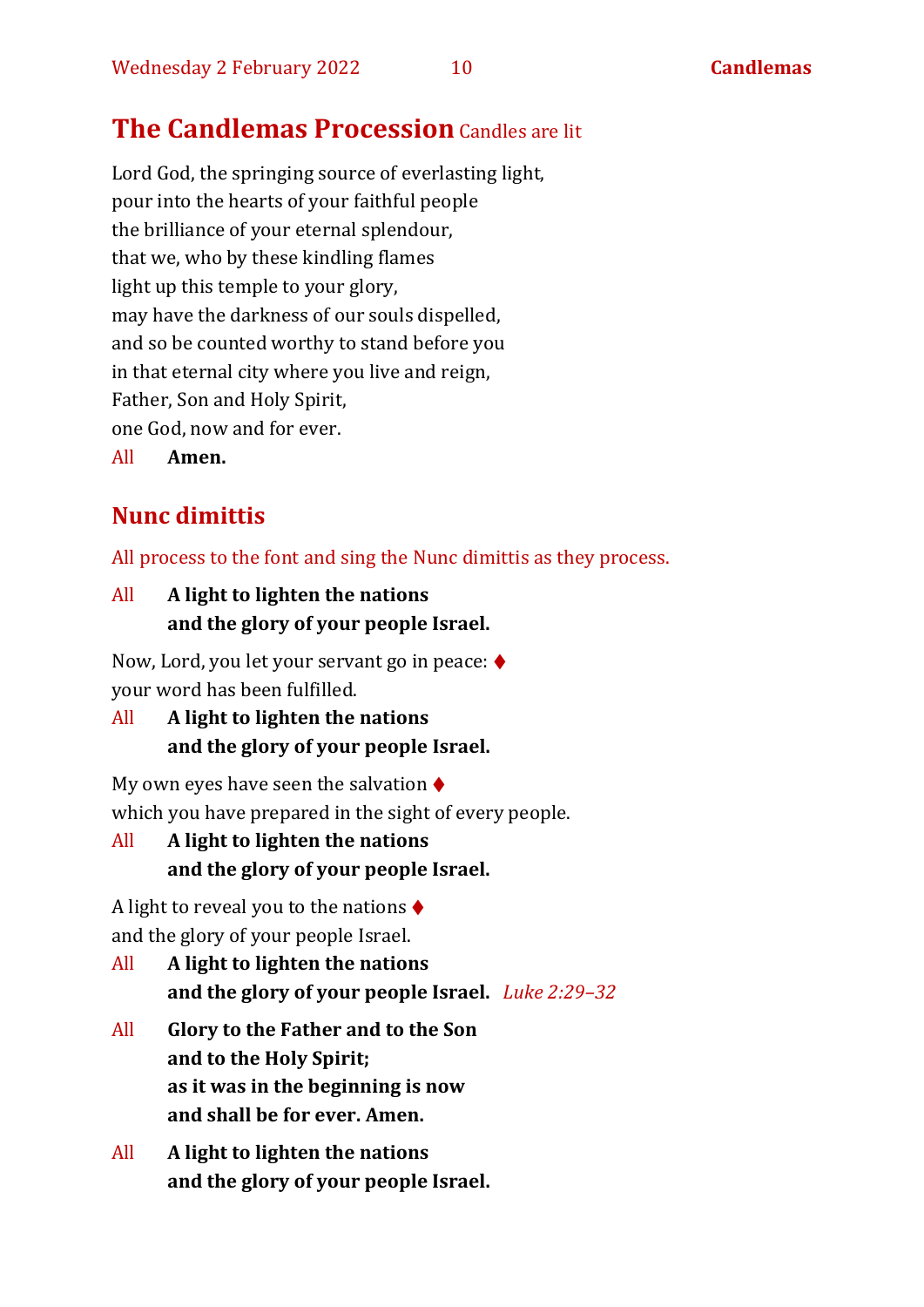### **Final Responsory**

This responsory can occur around the font. All stand with lit candles. In some liturgies, candles for the year are blessed at this place in the service.

Father, here we bring to an end our celebration of the Saviour's birth.

```
All Help us, in whom he has been born,
 to live his life that has no end.
```
Here we have offered the Church's sacrifice of praise.

```
All Help us, who have received the bread of life,
 to be thankful for your gift.
```
Here we have rejoiced with faithful Simeon and Anna.

```
All Help us, who have found the Lord in his temple,
to trust in your eternal promises.
```
Here we have greeted the light of the world.

All **Help us, who bear these candles, never to forsake the light of Christ.**

Here we stand near the place of baptism.

All **Help us, who are marked with the cross, to share the Lord's death and resurrection.**

Here we turn from Christ's birth to his passion.

All **Help us, for whom Lent is near, to enter deeply into the Easter mystery.**

Here we bless one another in your name.

All **Help us, who now go in peace, to shine with your light in the world. Thanks be to God. Amen.**

All depart in peace.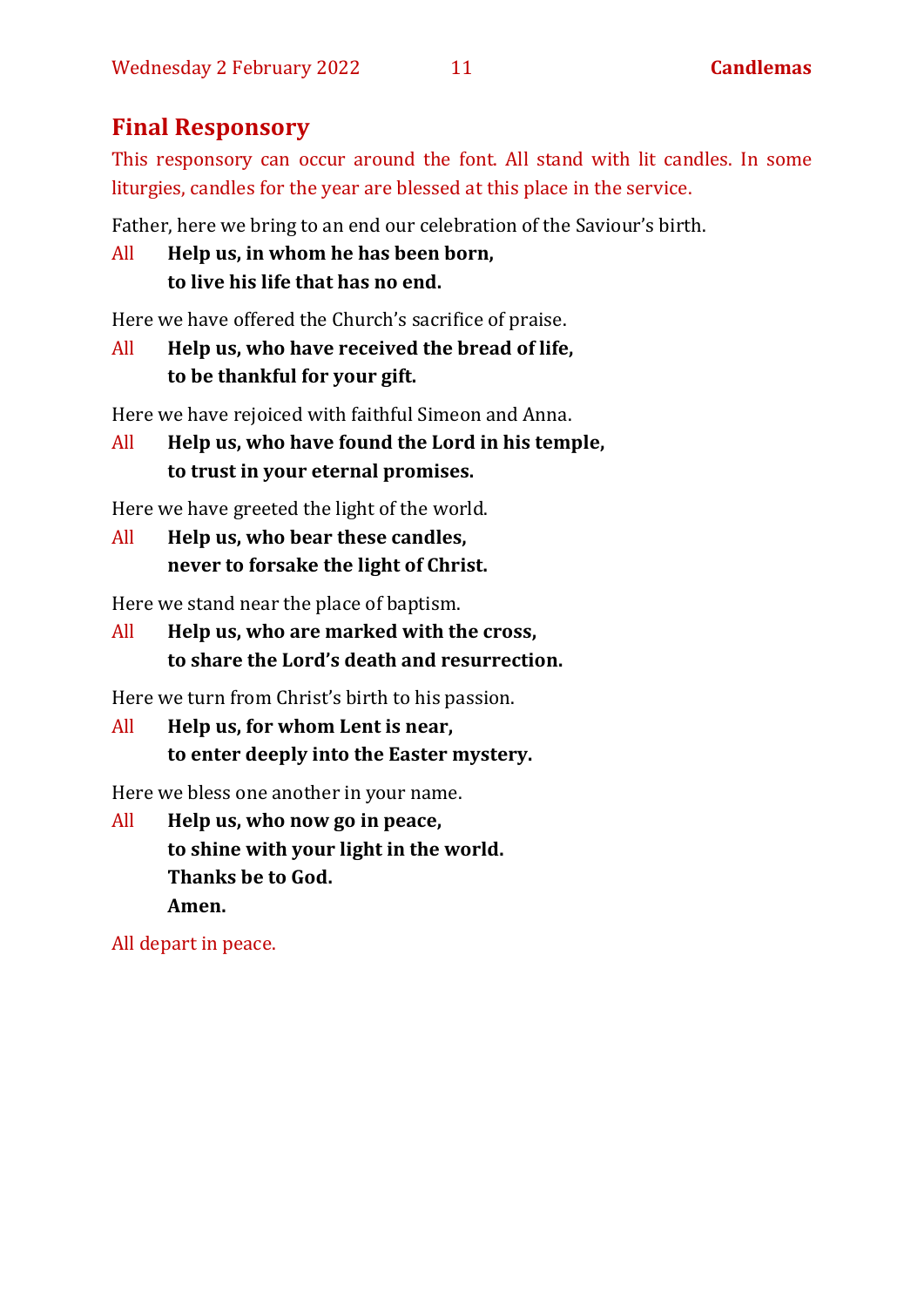## The Liturgy of the Sacrament

#### Eucharistic Prayer (prayer E)

The Lord be with you

All **and also with you.**

Lift up your hearts.

#### All **We lift them to the Lord.**

Let us give thanks to the Lord our God.

#### All **It is right to give thanks and praise.**

It is indeed right and good,

always and everywhere to give you thanks and praise through Jesus Christ, who is one with you from all eternity. For on this day he appeared in the Temple in substance of our flesh to come near to us in judgement. He searches the hearts of all your people and brings to light the image of your splendour. Your servant Simeon acclaimed him as the light to lighten the nations while Anna spoke of him to all who looked for your redemption. Destined for the falling and rising of many, he was lifted high upon the cross and a sword of sorrow pierced his mother's heart when by his sacrifice he made our peace with you. And now we rejoice and glorify your name that we, too, have seen your salvation and join with angels and archangels in their unending hymn of praise:

All **Holy, holy, holy Lord, God of power and might, heaven and earth are full of your glory. Hosanna in the highest. Blessed is he who comes in the name of the Lord. Hosanna in the highest.**

We praise and bless you, loving Father, through Jesus Christ, our Lord; and as we obey his command, send your Holy Spirit, that broken bread and wine outpoured may be for us the body and blood of your dear Son.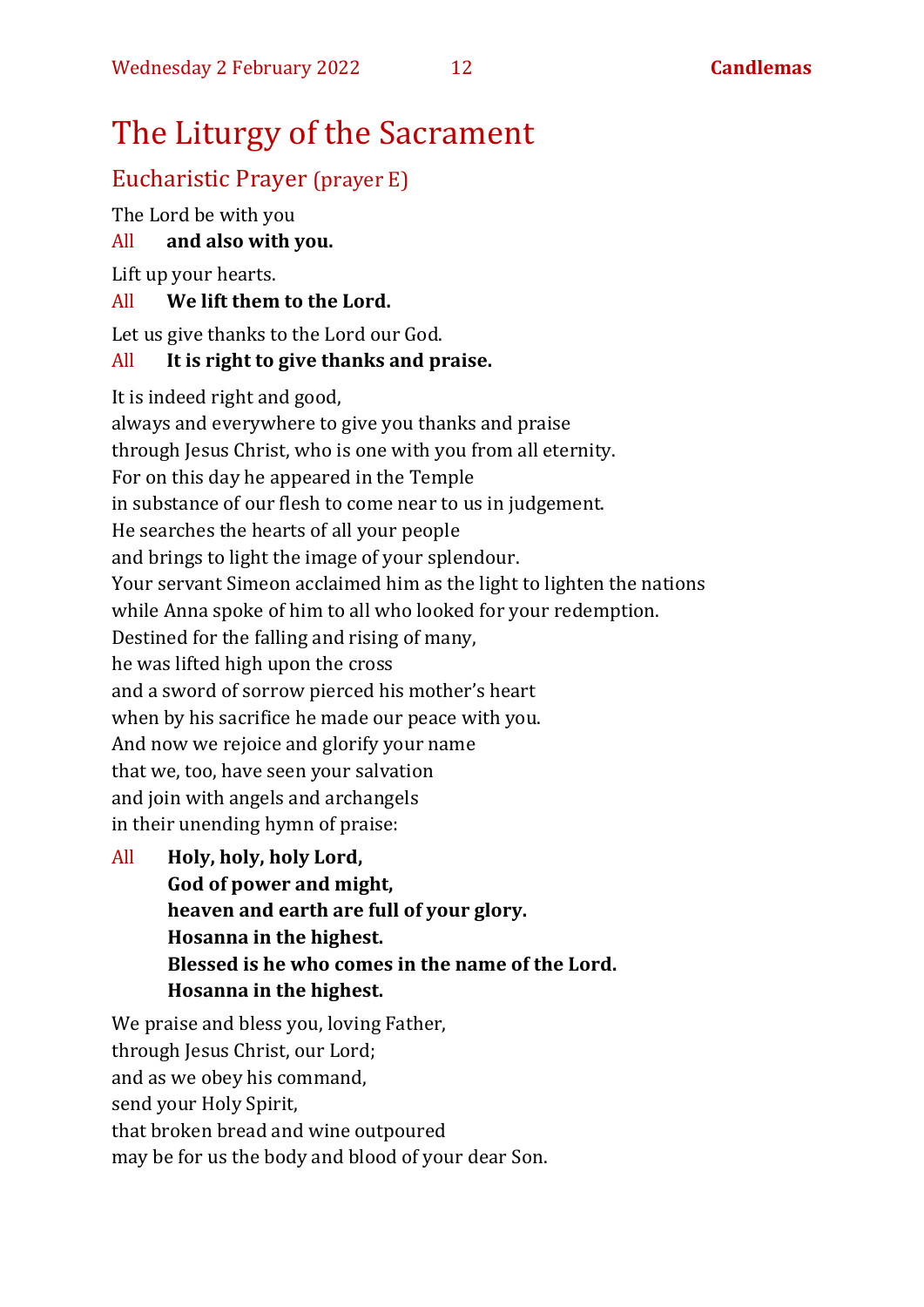On the night before he died he had supper with his friends and, taking bread, he praised you. He broke the bread, gave it to them and said: Take, eat; this is my body which is given for you; do this in remembrance of me.

When supper was ended he took the cup of wine. Again he praised you, gave it to them and said: Drink this, all of you; this is my blood of the new covenant, which is shed for you and for many for the forgiveness of sins. Do this, as often as you drink it, in remembrance of me.

So, Father, we remember all that Jesus did, in him we plead with confidence his sacrifice made once for all upon the cross.

Bringing before you the bread of life and cup of salvation, we proclaim his death and resurrection until he comes in glory.

Great is the mystery of faith:

All **Christ has died. Christ is risen. Christ will come again.**

Lord of all life, help us to work together for that day when your kingdom comes and justice and mercy will be seen in all the earth.

Look with favour on your people, gather us in your loving arms and bring us with all the saints to feast at your table in heaven.

Through Christ, and with Christ, and in Christ, in the unity of the Holy Spirit, all honour and glory are yours, O loving Father, for ever and ever.

#### All **Amen.**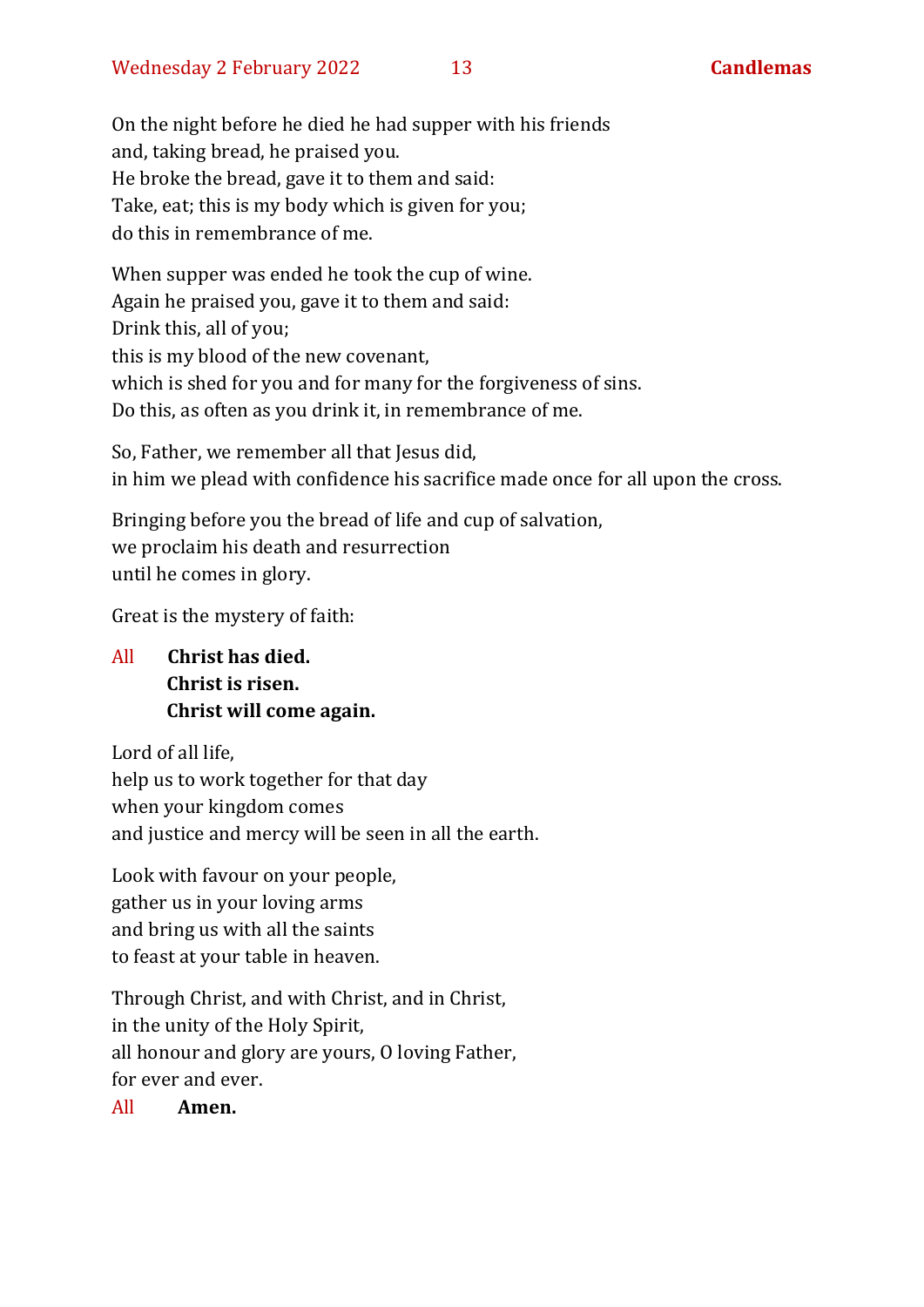#### The Lord's Prayer

As our Saviour taught us, so we pray

All **Our Father in heaven, hallowed be your name, your kingdom come, your will be done, on earth as in heaven. Give us today our daily bread. Forgive us our sins as we forgive those who sin against us. Lead us not into temptation but deliver us from evil. For the kingdom, the power, and the glory are yours now and for ever. Amen.**

#### Breaking of the Bread

We break the bread of life, and that life is the light of the world.

All **God here among us, light in the midst of us, bring us to light and life.**

All **Lamb of God, you take away the sin of the world, have mercy on us.**

> **Lamb of God, you take away the sin of the world, have mercy on us.**

**Lamb of God, you take away the sin of the world, grant us peace.**

Draw near with faith.

Receive the body of our Lord Jesus Christ which he gave for you,

and his blood which he shed for you.

Eat and drink in remembrance that he died for you,

and feed on him in your hearts

by faith with thanksgiving.